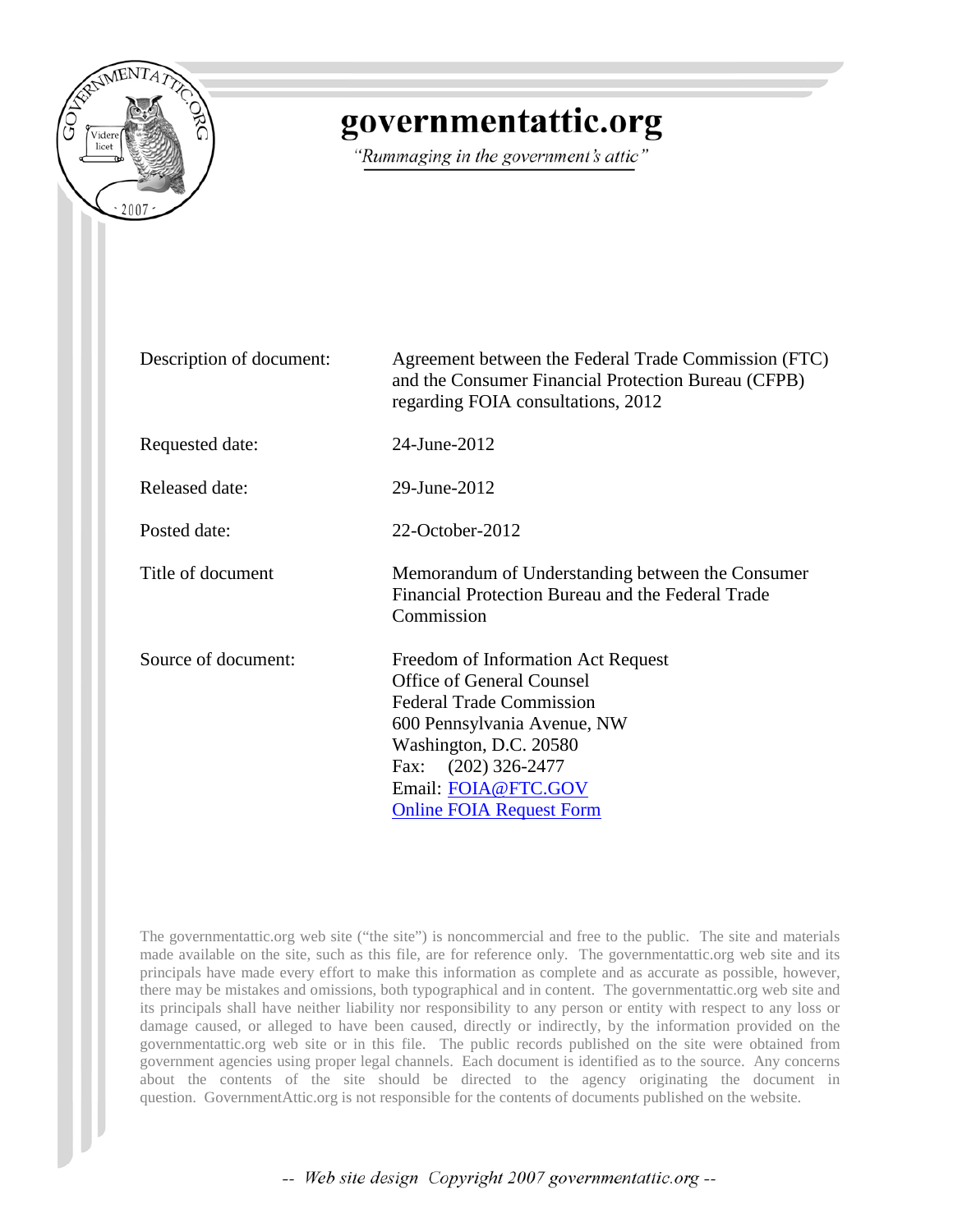

United States of America FEDERAL TRADE COMMISSION WASHINGTON, D.C. 20580

## JUN 2 9 **2012**

### Re: FOIA-2012-01060 FTC-CFPB Agreement

This is in response to your request dated June 24, 2012, under the Freedom of Information Act seeking the agreement between the Federal Trade Commission and the Consumer Financial Protection Bureau regarding FOIA consultations. In accordance with the FOIA and agency policy, we have searched our records as of June 25, 2012, the date we received your request in our FOIA office.

The records you requested are on the Federal Trade Commission's ("FTC") public record. A formal Freedom of Information Act request is not necessary to obtain this material. In the future, you can find public material on the FTC's website at www.ftc.gov.

If you have any questions about the way we handled your request or about the FOIA regulations or procedures, please contact Alexander Seery at (202) 326-2736.

Sincerely. houf Steams

Dione J. Stearns Assistant General Counsel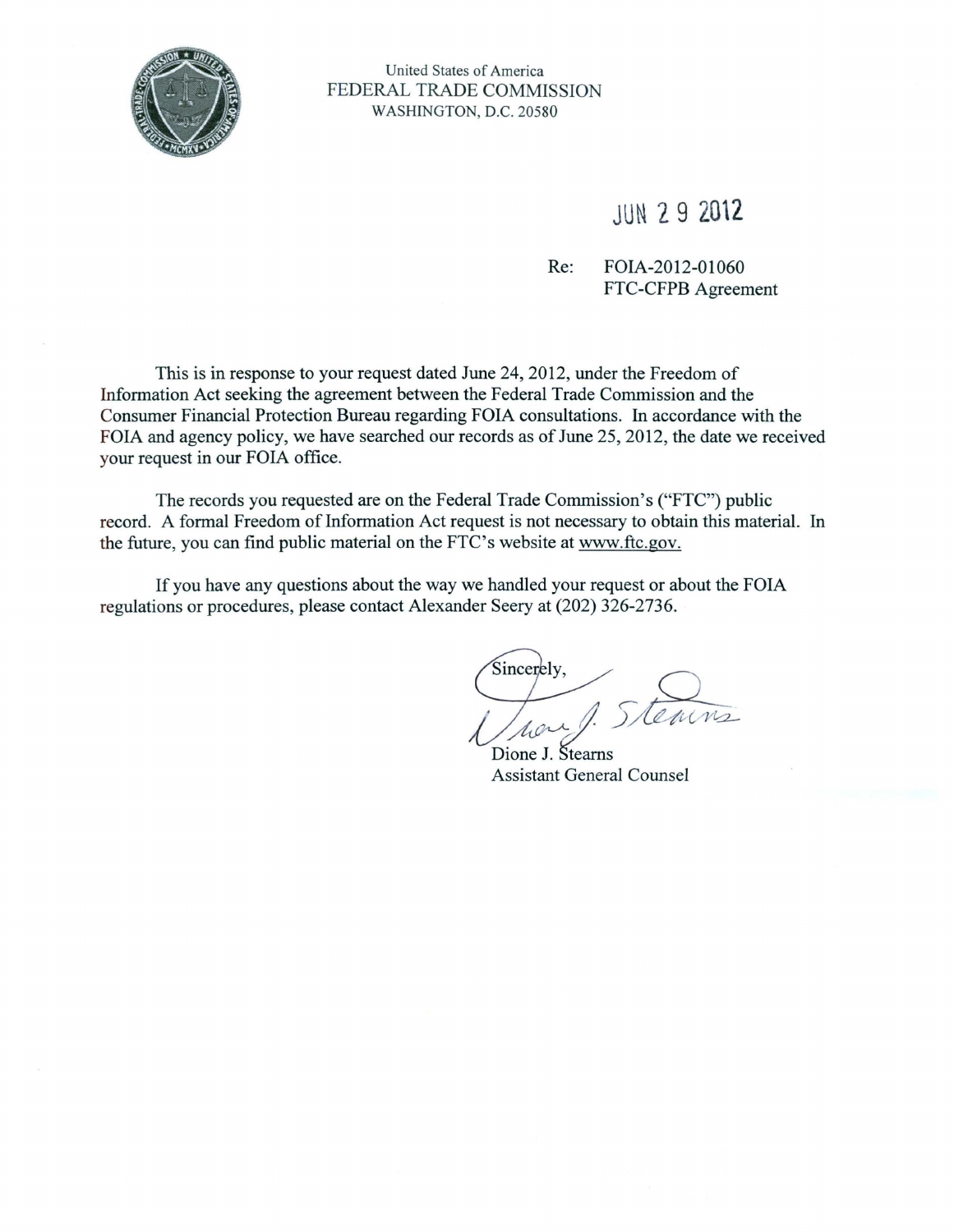#### **MEMORANDUM OF UNDERSTANDING**

#### **BETWEEN**

#### **THE CONSUMER FINANCIAL PROTECTION BUREAU AND**

#### **THE FEDERAL TRADE COMMISSION**

#### I. Parties

The Consumer Financial Protection Bureau ("CFPB") and the Federal Trade Commission ("FTC") (collectively "the parties"), recognizing that effective cooperation is critical to protect consumers, prevent duplication of efforts, provide consistency and ensure a vibrant marketplace for Consumer Financial Products or Services, hereby enter into this Memorandum of Understanding ("MOU").

The CFPB was established by the Consumer Financial Protection Act of 2010 ("CFP Act"), 12 U.S.C. § 5481 *et seq.* The CFPB is an independent agency with the authority to implement and enforce Federal consumer financial law for the purpose of ensuring that all consumers have access to markets for consumer financial products and services and that the markets for consumer financial products and services are fair, transparent, and competitive.

The Federal Trade Commission ("FTC") was established by the Federal Trade Commission Act ("FTC Act"), 15 U.S.C. § 41 *et seq.* It exercises its authority under the FTC Act and other laws to prevent business practices that are anticompetitive, deceptive, or unfair to consumers, and to enhance informed consumer choice and public understanding of the competitive process. The Commission's jurisdiction in the financial marketplace extends to financial products and services offered or provided to consumers by persons other than banks, thrifts, federal credit unions, bona fide non-profit organizations, and others exempt from the FTC's jurisdiction under the FTC Act. For purposes of this MOU, FTC includes FTC staff.

II. Definitions

For purposes of this Memorandum of Understanding:

A. **"Confidential Supervisory Information"** shall mean any information the CFPB collects through its supervision of an MOU Covered Person.

B. **"Consumer Financial Product or Service"** shall have the same meaning as under Section 1002(5) of the CFP Act.

C. **"Consumer Sentinel Network"** shall mean the secure and searchable Internet-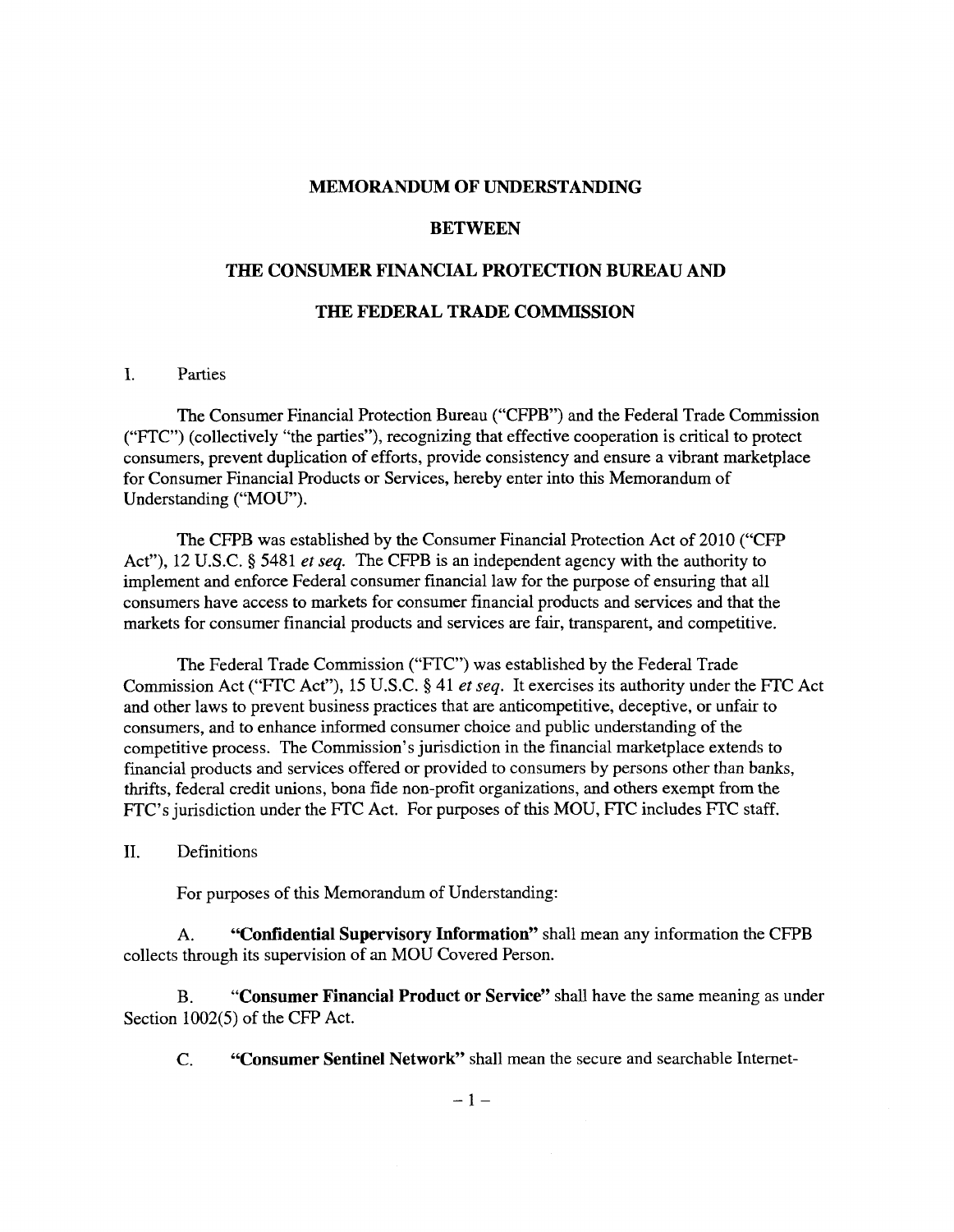based consumer complaint database the FTC administers and makes available to federal, state, local, and foreign agencies, engaged in law enforcement activities.

**D. ''Designated Transfer Date"** shall mean July 21, 2011.

E. **"MOU Consumer Financial Laws"** shall include Federal consumer financial law as defined in Section 1002(14) of the CFP Act, the Telemarketing and Consumer Fraud and Abuse Prevention Act, 15 U.S.C., §§ 6101-6108, the FTC Act, and all rules promulgated pursuant to those statutes applicable to the offering or provision of Consumer Financial Products or Services.

F. **"MOU Covered Person"** shall mean any person (including any individual, partnership, corporation, trust, estate, cooperative, association, or other entity) who offers or provides Consumer Financial Products or Services, other than a bank, thrift, federal credit union, or other person excluded from the FTC's jurisdiction under the FTC Act. An MOU Covered Person includes any affiliate of such person other than a bank, thrift, federal credit union, or other person excluded from the FTC's jurisdiction under the FTC Act, that is a service provider for any individual or entity that is itself an MOU Covered Person.

G. **"Research Project"** shall mean a major study or report that is intended for public release by the agency. Research Project shall not include any activities conducted for law enforcement or supervision purposes, or any activities carried out pursuant to the CFPB's Office of Research's self-directed research policy.

III. Purpose and Background

**WHEREAS,** the CFPB and the FTC share certain responsibilities and authorities to protect the nation's consumers as they shop for and use Consumer Financial Products or Services,

**WHEREAS,** the CFPB and the FTC seek to exercise their law enforcement authority to protect consumers from harmful acts and practices relating to Consumer Financial Products or Services, while preventing the duplication of efforts, unnecessary burdens on businesses, and ensuring consistent enforcement of MOU Consumer Financial Laws,

**WHEREAS,** the CFPB and the FTC intend to formulate policy in a consistent manner to assist consumers in making well-informed decisions regarding Consumer Financial Products or Services,

**WHEREAS,** the CFP Act requires the CFPB and the FTC to enter into an agreement for coordinating certain law enforcement activities under Section  $1024(c)(3)$  of the CFP Act, including procedures for notice to the other party, where feasible, prior to initiating a civil action, and the parties seek to closely coordinate such activities to promote consistency in law enforcement and to prevent duplicative or conflicting actions,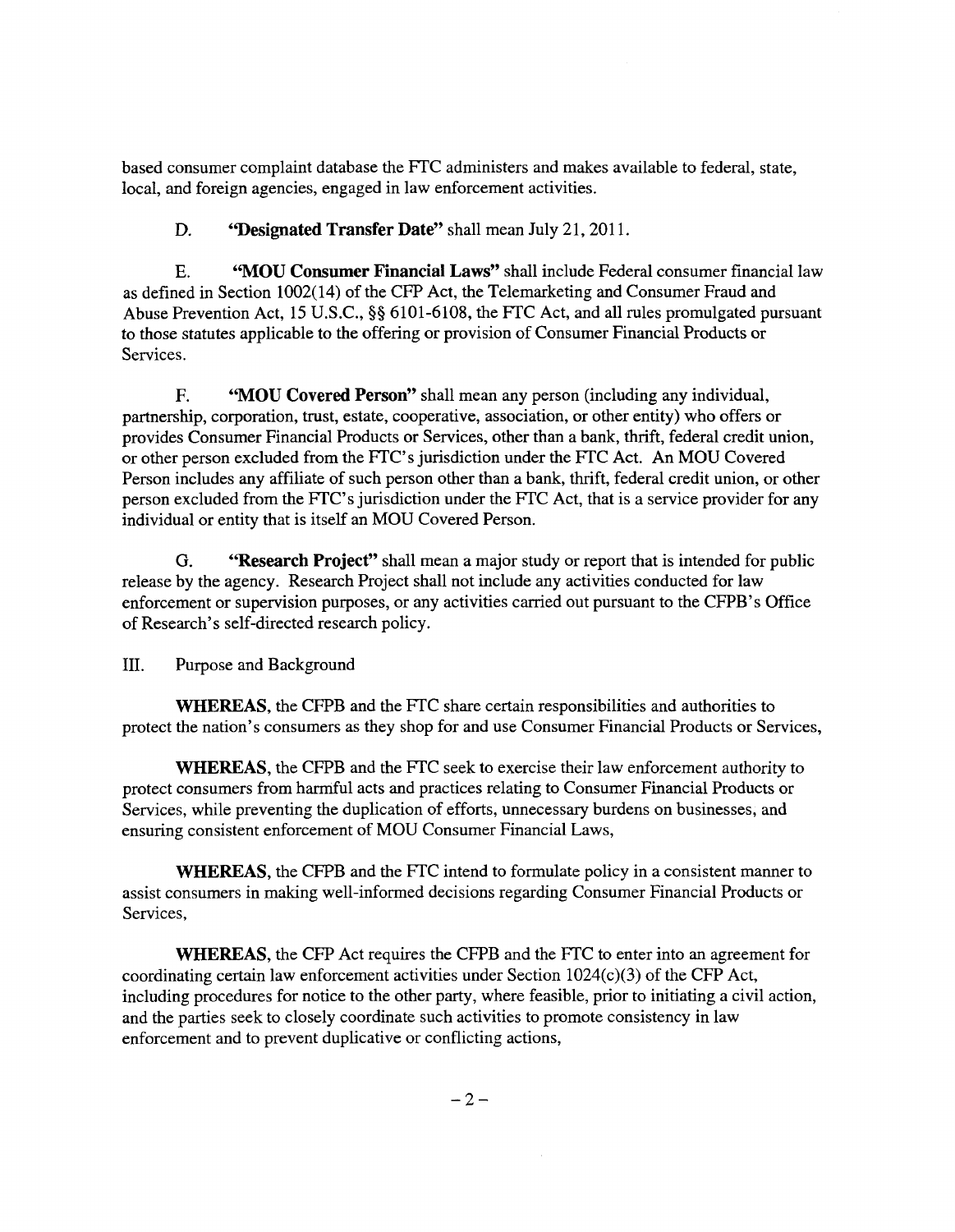**WHEREAS,** the CFP Act requires the CFPB and the FTC to enter into an agreement to avoid duplication or conflict with respect to certain rulemaking activities and the parties seek to closely coordinate such rulemakings to promote the development and application of consistent regulatory provisions,

**WHEREAS,** the CFP Act requires, under Section 1024(a)(2) of the CFP Act, that the CFPB consult with the FTC prior to issuing a rule under Section  $1024(a)(1)(B)$  to determine which non-depository persons in certain markets are subject to supervision for compliance with Federal consumer financial laws,

**WHEREAS,** the CFP Act requires that the CFPB and FTC share consumer complaint information to facilitate the preparation of the CFPB 's annual report to Congress required under Section  $1013(b)(3)(C)$  of the CFP Act, to facilitate supervision and enforcement activities, and to facilitate the monitoring of the market for Consumer Financial Products and Services pursuant to Section 1013(b)(3)(D); and that the CFPB and FTC coordinate with each other to route consumer complaints collected by the CFPB to the appropriate agency pursuant to Section 1013(b)(3)(A),

**WHEREAS,** the CFP Act requires that the FTC coordinate with the CFPB's Office of Service Member Affairs to ensure that service members and their families are educated regarding Consumer Financial Products and Services that motor vehicle dealers offer pursuant to Section  $1029(e)(1)$  of the CFP Act, and that the parties effectively monitor and address complaints of service members and their families concerning motor vehicle dealers pursuant to Section 1029(e)(2), and

**WHEREAS,** the CFP Act requires that the CFPB provide the FTC access to certain examination reports upon reasonable assurances of confidentiality, and authorizes the CFPB to provide any other report or other Confidential Supervisory Information to the FTC, pursuant to Section  $1022(c)(6)(C)$  of the CFP Act,

The parties hereby enter into this agreement.

IV. Law Enforcement

A. Coordinated Law Enforcement Activities

1. The parties shall endeavor to coordinate law enforcement activities, including conducting joint investigations where appropriate, to minimize duplication of efforts and burden on MOU Covered Persons.

2. The parties shall endeavor to maximize efficiencies and resources by seeking opportunities to share resources and eliminate redundancies.

3. Where practicable, the parties shall conduct joint training and make materials on law enforcement and the MOU Consumer Financial Laws in connection with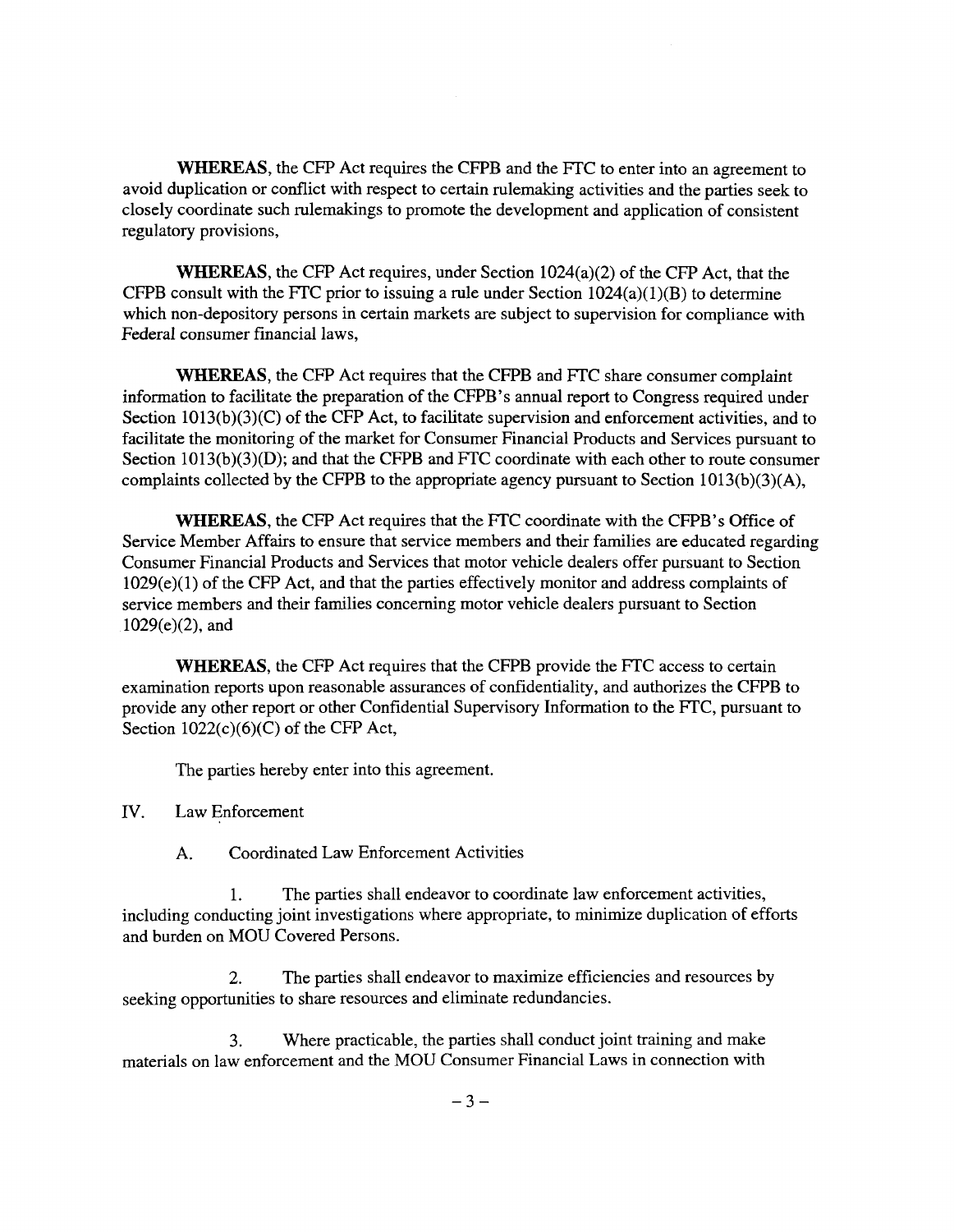offering or providing Consumer Financial Products or Services available to each other.

4. The parties shall meet no less than quarterly to discuss future law enforcement activities and how they can coordinate and cooperate effectively in those activities. The parties may combine this meeting with the meeting to discuss consumer and business education and outreach initiatives required under Section IX below.

#### B. Notice of Commencement of Investigation

1. Prior to commencing an investigation of an MOU Covered Person for potential violations of an MOU Consumer Financial Law in connection with offering or providing Consumer Financial Products or Services, each party shall, through regular consultations or other means, such as the computerized system referred to in Section IV.B.4, seek to determine whether the other party (i) has investigated or is investigating that MOU Covered Person for violations of an MOU Consumer Financial Law in connection with offering or providing Consumer Financial Products or Services; (ii) has filed a court action or administrative proceeding against that MOU Covered Person alleging violations of an MOU Consumer Financial Law in connection with offering or providing Consumer Financial Products or Services; or (iii) has obtained an order or judgment against that MOU Covered Person in a court action or administrative proceeding based on violations or alleged violations of an MOU Consumer Financial Law in connection with offering or providing Consumer Financial Products or Services. Upon inquiring whether the other party has or had an investigation, action or proceeding, or order or judgment described in (i) -(iii) above, the party to which the inquiry was directed shall respond within ten (10) business days.

2. Absent exigent circumstances, five (5) business days before commencing an investigation of an MOU Covered Person for potential violations of an MOU Consumer Financial Law in connection with offering or providing Consumer Financial Products or Services, a party shall notify the other party of the identity of the MOU Covered Person and the intended topic or topics of the investigation. If the other party has or had an investigation, action or proceeding, or order or judgment concerning the MOU Covered Person involving violations of an MOU Consumer Financial Law in connection with offering or providing Consumer Financial Products or Services, the parties will consult concerning the anticipated investigation to reduce the risk of inefficient, duplicative, or conflicting law enforcement activities. If the party seeking to commence the investigation determines that the other party has obtained an order or judgment against the MOU Covered Person and the conduct to be investigated may violate that order or judgment, the party shall articulate why it believes that it should commence a new investigation.

3. To facilitate identification of matters in which the other party has obtained an order or judgment against an MOU Covered Person in a court action or administrative proceeding based on violations or alleged violations of an MOU Consumer Financial Law in connection with offering or providing Consumer Financial Products or Services, each party shall provide the other with a list of currently binding orders and judgments obtained against MOU Covered Persons within 60 days of the execution of this MOU. This list shall identify the parties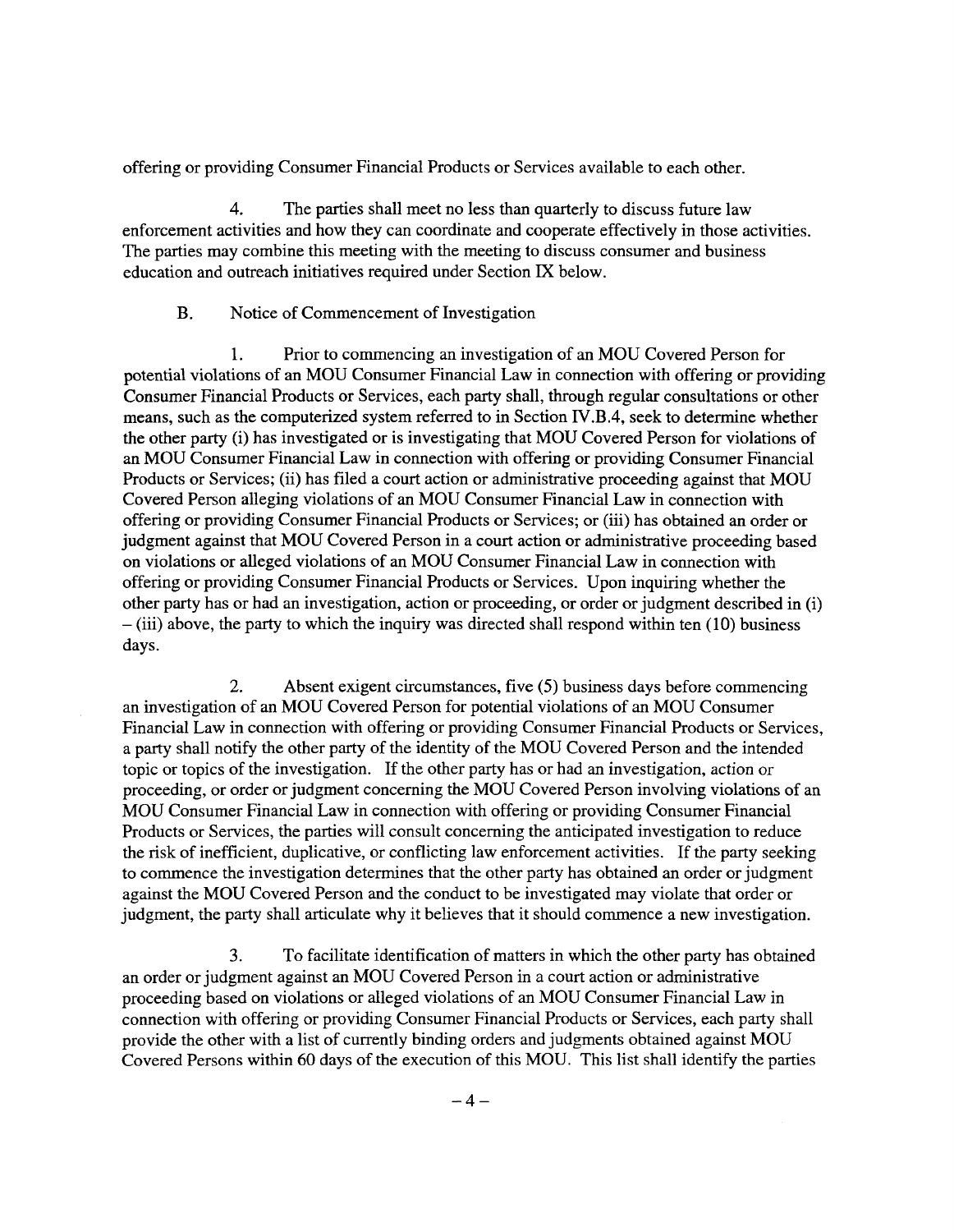subject to each order or judgment, the court and docket number for the forum in which the matter took place, and the expiration date for the order or judgment. This list shall be updated quarterly. The parties shall provide such an updated list until they arrange another means of sharing the same information.

4. The parties shall work toward the development of a secure computerized system that each party can independently search to determine whether the other party (i) has investigated or is investigating an MOU Covered Person for violations of an MOU Consumer Financial Law in connection with offering or providing Consumer Financial Products or Services; (ii) has filed a court action or administrative proceeding against an MOU Covered Person alleging violations of an MOU Consumer Financial Law in connection with offering or providing Consumer Financial Products or Services; or (iii) has obtained an order or judgment against an MOU Covered Person in a court action or administrative proceeding based on violations or alleged violations of an MOU Consumer Financial Law in connection with offering or providing Consumer Financial Products or Services.

C. Notice of Filing an Action or Commencing a Proceeding

1. The parties shall provide each other with notice prior to filing a complaint, a notice of charges, or any similar document that will initiate a court action or an administrative proceeding alleging that an MOU Covered Person has violated or is violating an MOU Consumer Financial Law in connection with offering or providing Consumer Financial Products or Services. Notice shall be given no later than ten (10) business days prior to filing.

2. If the party filing the document initiating the action or proceeding seeks a finding of contempt, or, if it plans to seek a temporary restraining order, expedited preliminary injunction, a temporary cease and desist order or other similar relief, and ten  $(10)$  business days advance notice is not possible, notice shall be given as soon as practicable and not later than three (3) business days prior to filing.

3. The required notice shall include:

initiated;

- a. The court or body in which the action or proceeding is to be
- b. The identity of the parties to the action or proceeding;
- c. The nature of the action or proceeding;
- d. The anticipated date of initiation of the action or proceeding;
- e. The alleged facts underlying the action or proceeding; and
- f. The relief it may seek to remedy the conduct.

To the extent the complaint, notice of charges, or similar document that will initiate the action or proceeding contains the information listed in this subsection, that document constitutes sufficient notice of that information. In addition, the party shall provide any materials related to settling the action or proceeding, if those materials are to be filed at the same time as the complaint, notice of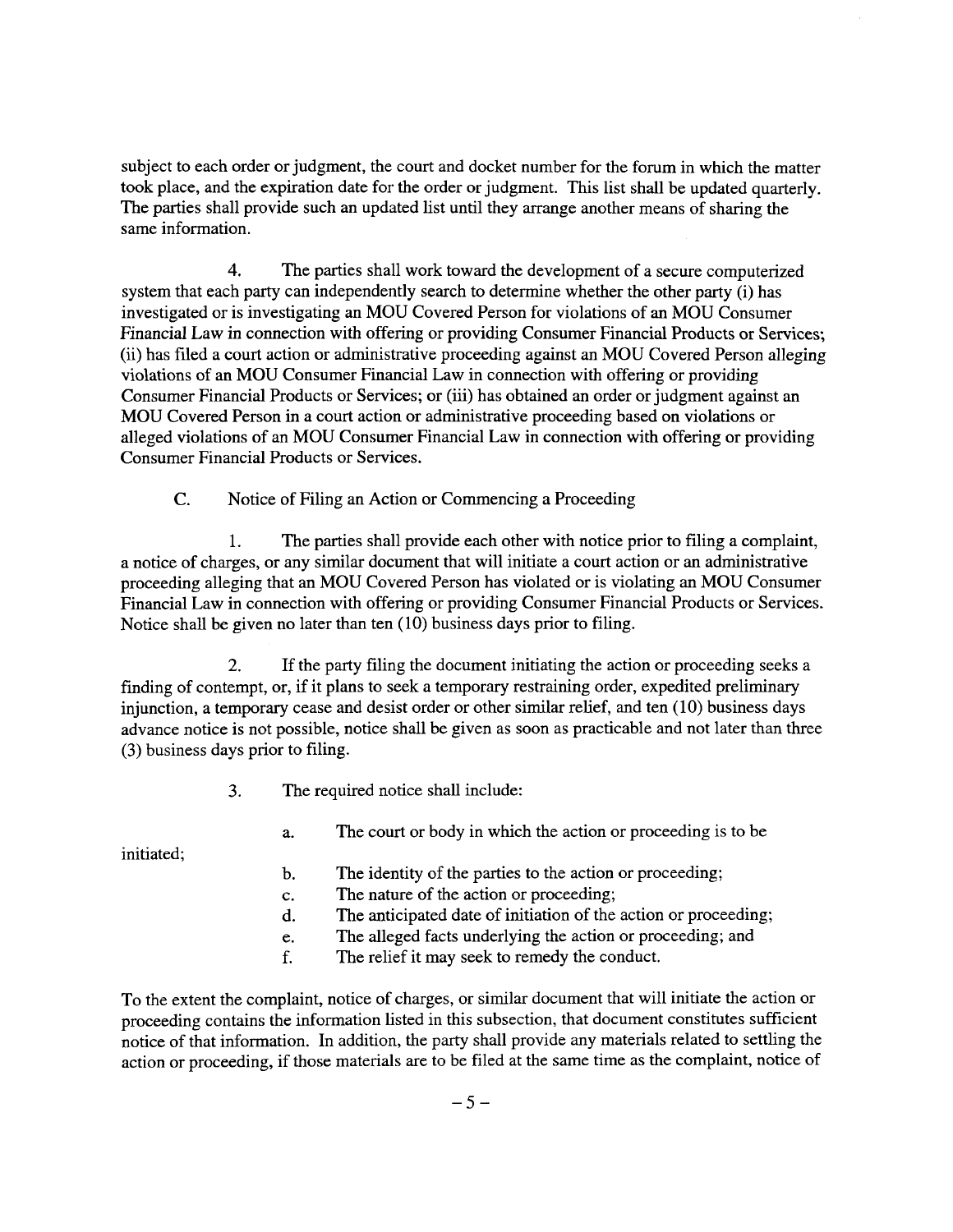charges, or similar document. If the information in the notice becomes inaccurate, incomplete, or otherwise changes after such notice is given but before a complaint or a notice of charges is filed, the party who provided the notice shall update or otherwise modify the information in the notice as soon as practicable, but in no event later than the time of filing of the complaint or the notice of charges.

## D. Notice of Settling an Action or a Proceeding

No later than ten (10) business days prior to filing a consent decree, consent order, or settlement agreement in court, or accepting for public comment a proposed consent order or issuing a final consent order in an administrative proceeding, to resolve allegations that an MOU Covered Person violated an MOU Consumer Financial Law in connection with offering or providing Consumer Financial Products or Services, a party shall notify the other party of the action it may take. The required notice shall identify persons who have been or may be named in the action or proceeding and include a description of the conduct that the party may allege or has alleged to be unlawful and the relief it may seek or has sought to remedy that conduct. If ten  $(10)$ business days advance notice is not practicable, notice shall be provided as soon as practicable, but in no event later than the time of filing. If the information in the notice becomes inaccurate, incomplete, or otherwise changes after such notice is given but before (1) filing the consent decree, consent order, or settlement agreement in court; (2) accepting for public comment the proposed consent order; or (3) the issuance of the final consent order in an administrative proceeding, the party who provided the notice shall update or otherwise modify the information in the notice as soon as practicable, but in no event later than when any of those events occur.

E. Notice of State Enforcement

If a state provides a party with a notice required by the Omnibus Appropriations Act of 2009 that the state intends to file an action against an MOU Covered Person for violating the Mortgage Assistance Relief Services Rule, 12 C.F.R. Part 1015, or the Mortgage Acts and Practices- Advertising Rule, 12 C.F.R. Part 1014, the party who receives the notice shall forward it to the other party as soon as practicable.

F. Intervention in Law Enforcement Action

1. Either party may intervene in any court action in which it shares jurisdiction under an MOU Consumer Financial Law that the other party commences against an MOU Covered Person alleging violations of MOU Consumer Financial Laws in connection with offering or providing Consumer Financial Products or Services. Upon intervening in any such action, each party, among other things, may be heard on all matters arising in the action, and may file petitions for appeal in such actions.

2. No later than twenty (20) days prior to a party moving to intervene in an action that the other party has commenced, the intervening party shall notify the other party of its intention to intervene and the reason for its intervention. If twenty (20) days advance notice is not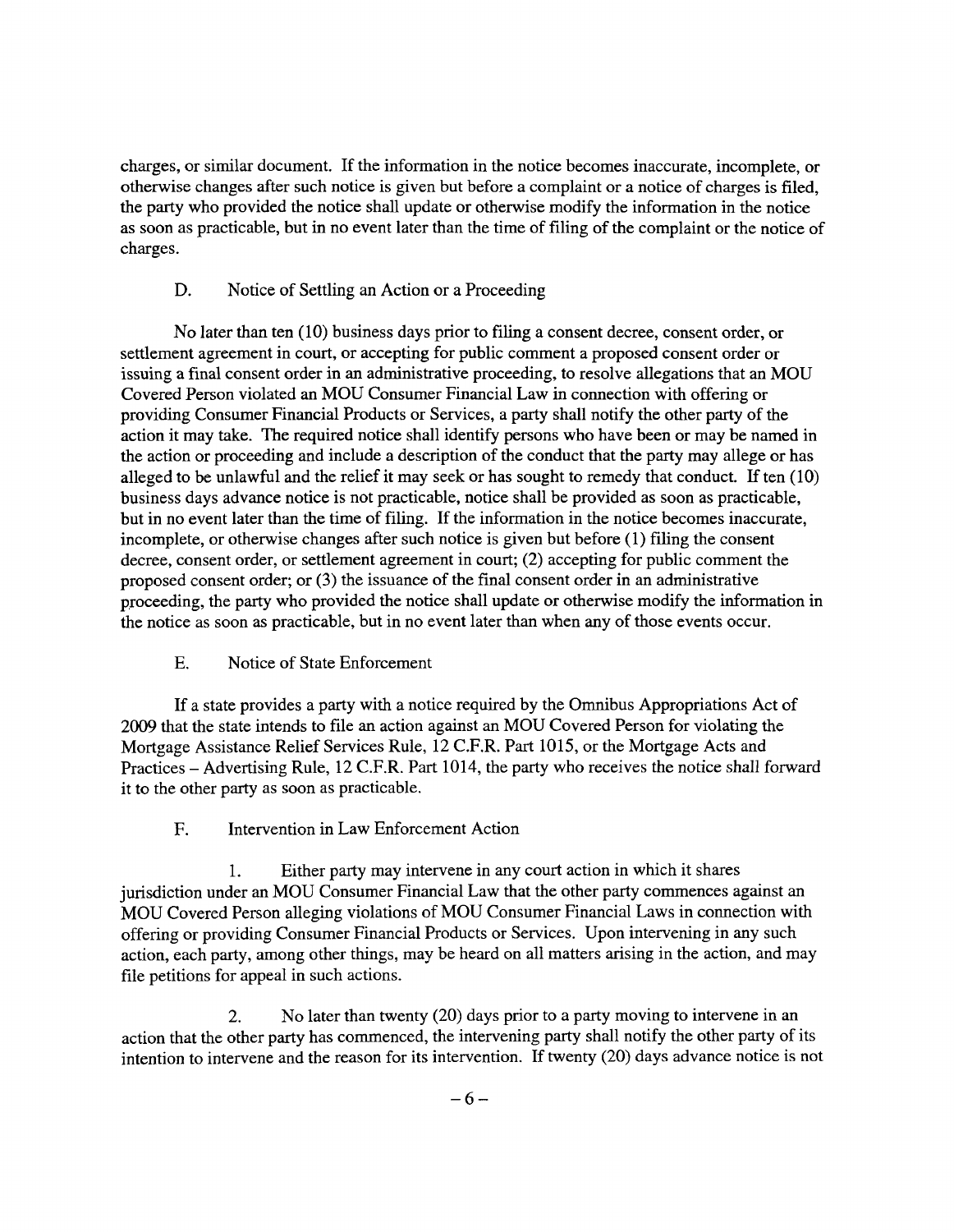practicable, the party shall provide the notice as soon as practicable.

G. Coordination to Minimize Duplicative or Unnecessarily Burdensome Actions

1. The parties shall coordinate regarding potential court actions and administrative proceedings to minimize inefficiency, duplication, and unnecessary burdens on MOU Covered Persons. The parties will not initiate court actions or administrative proceedings against the same MOU Covered Person regarding violations of MOU Consumer Financial Laws in connection with offering or providing Consumer Financial Products or Services arising from the same conduct, except in unusual circumstances and after consultation between the parties. This limitation shall not apply to the parties' filing of joint or coordinated court actions or administrative proceedings, or to intervention in an action as provided for in Section IV.F.

2. If a party has commenced a court action or administrative proceeding against an MOU Covered Person alleging violations of MOU Consumer Financial Laws in connection with offering or providing Consumer Financial Products or Services, the other party will not, during the pendency of that action or proceeding, commence a court action or an administrative proceeding against the same MOU Covered Person named in the complaint, notice of charges, or similar document in such pending action for violating any MOU Consumer Financial Laws alleged against such MOU Covered Person in the complaint, notice of charges, or similar document. This provision shall not be construed to prohibit the parties from filing joint or coordinated court actions or administrative proceedings, or from intervening in an action as provided for in Section IV.F.

V. Rulemaking and Guidelines

A. Consultation- Generally

1. The CFPB shall consult with the FTC, in accordance with Section 1022(b)(2) of the CFP Act, regarding rulemakings under MOU Consumer Financial Laws covering the conduct of MOU Covered Persons in connection with offering or providing Consumer Financial Products or Services. Consultation shall be undertaken pursuant to the CFBP' s written processes regarding consultation with the appropriate prudential regulators and other federal agencies.

2. The FTC shall consult with the CFPB, in accordance with Section 1100C of the CFP Act, regarding rulemakings under the Telemarketing and Consumer Fraud and Abuse Prevent Act covering the conduct of MOU Covered Persons in connection with offering or providing Consumer Financial Products or Services.

3. With respect to the Omnibus Appropriations Act of 2009, Public Law **111-** 8, Stat. 524 (2009); the Fair Debt Collection Practices Act, 15 U.S.C. §§ 1692-1692p; the Fair Credit Reporting Act, 15 U.S.C. §§ 1681-1681y; and the Telemarketing and Consumer Fraud and Abuse Prevention Act, the publishing party shall notify the other party no later than thirty (30)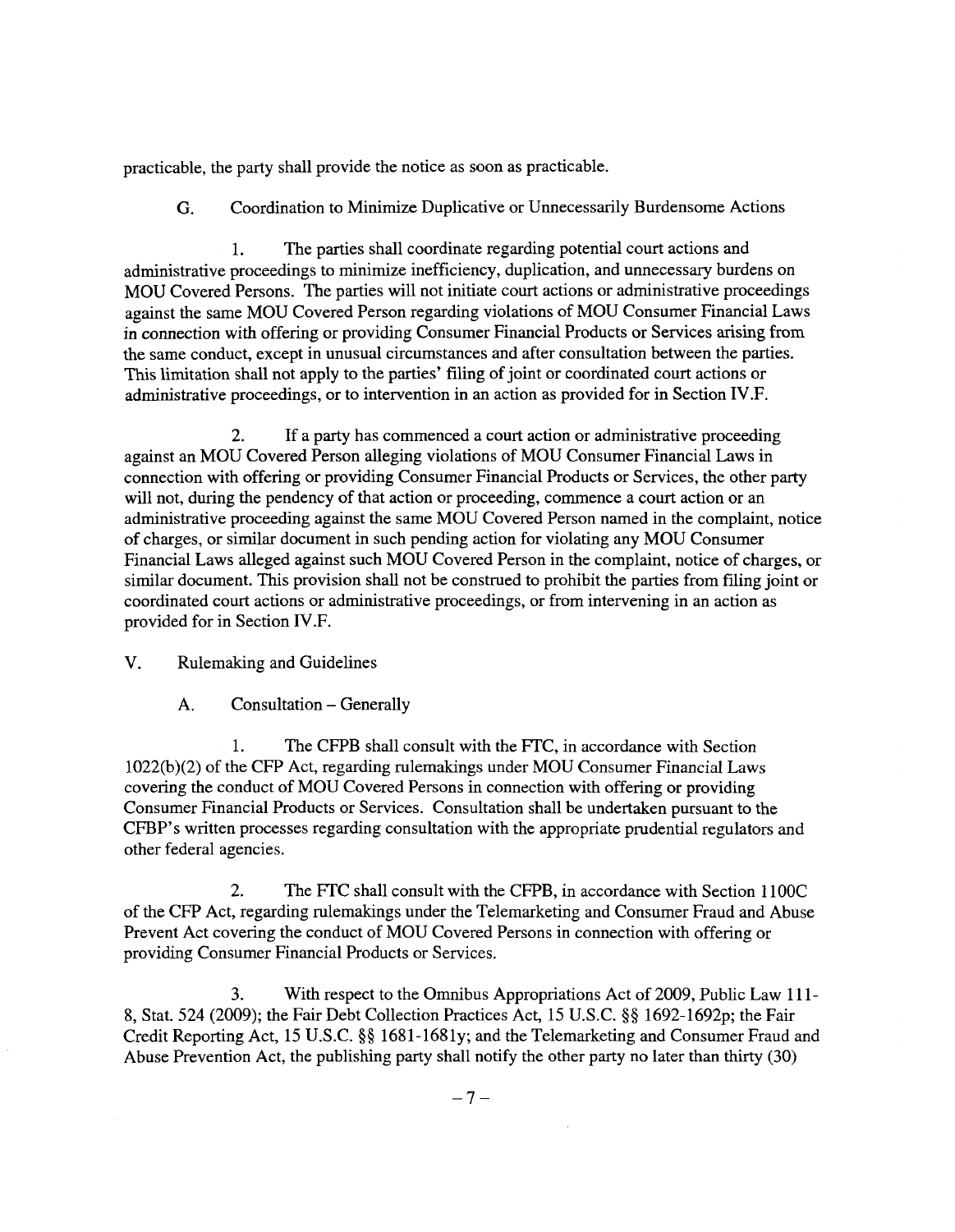days before the publication of an Advance Notice of Proposed Rulemaking,. Such notification shall include a description of the issues that the document may address. If thirty (30) days notice is not practicable, notice shall be provided as soon as practicable.

4. To promote consistency in guidance provided to MOU Covered Persons, the CFPB and the FTC shall meet periodically, including as described in Section VII, to discuss initiatives regarding agency advisory opinions, agency guides, comprehensive guidance documents or comprehensive commentaries that interpret or apply MOU Consumer Financial Laws to the conduct of MOU Covered Persons in connection with offering or providing Consumer Financial Products or Services.

B. Consultation on Rulemakings and Guidelines Regarding the Prohibition on Unfair, Deceptive, and Abusive Acts or Practices

1. Pursuant to Section  $1061(b)(5)(D)$  of the CFP Act, and to avoid duplication or conflict in regulatory standards developed pursuant to the parties' respective rulemaking authorities, the parties shall consult as follows on rulemakings under Section 1031 of the CFP Act or Section 18 of the FTC Act covering the conduct of MOU Covered Persons in connection with offering or providing Consumer Financial Products or Services.

2. At the earliest time practicable each party shall notify the other party that it intends to issue proposed or final rules under Section 1031 of the CFP Act or Section 18 of the FTC Act covering the conduct of MOU Covered Persons in connection with offering or providing Consumer Financial Products or Services. No later than sixty (60) days before the publication of an Advance Notice of Proposed Rulemaking, Notice of Proposed Rulemaking, Final Rule, or similar notice in connection with the issuance of such proposed or final rules, the publishing party shall notify the other party. Such notification shall include a description of the issues that the proposed or final rules may address. If sixty (60) days notice is not practicable, notice shall be provided as soon as practicable.

3. The parties shall consult promptly on the prospective proposed or final rules unless the non-publishing party declines to consult. Following the publication of an Advance Notice of Proposed Rulemaking or Notice of Proposed Rulemaking, the parties shall consult to discuss the comments received in response to the Notice.

4. The parties shall consult promptly on formal comprehensive agency guidance documents by either party that address unfair, deceptive, or abusive acts or practices regarding MOU Covered Persons in connection with the offering or provision of Consumer Financial Products or Services. This provision applies to acts or practices that are treated as unfair, deceptive, or abusive acts or practices under Section 1031 of the CFP Act, Sections 5 and 18 of the FTC Act, the Omnibus Appropriations Act of 2009, the Fair Debt Collection Practices Act; and the Fair Credit Reporting Act. At the earliest time practicable, each party shall notify the other party that it intends to develop such documents and the parties shall consult regarding relevant issues. No later than thirty (30) days prior to a party issuing such proposed or final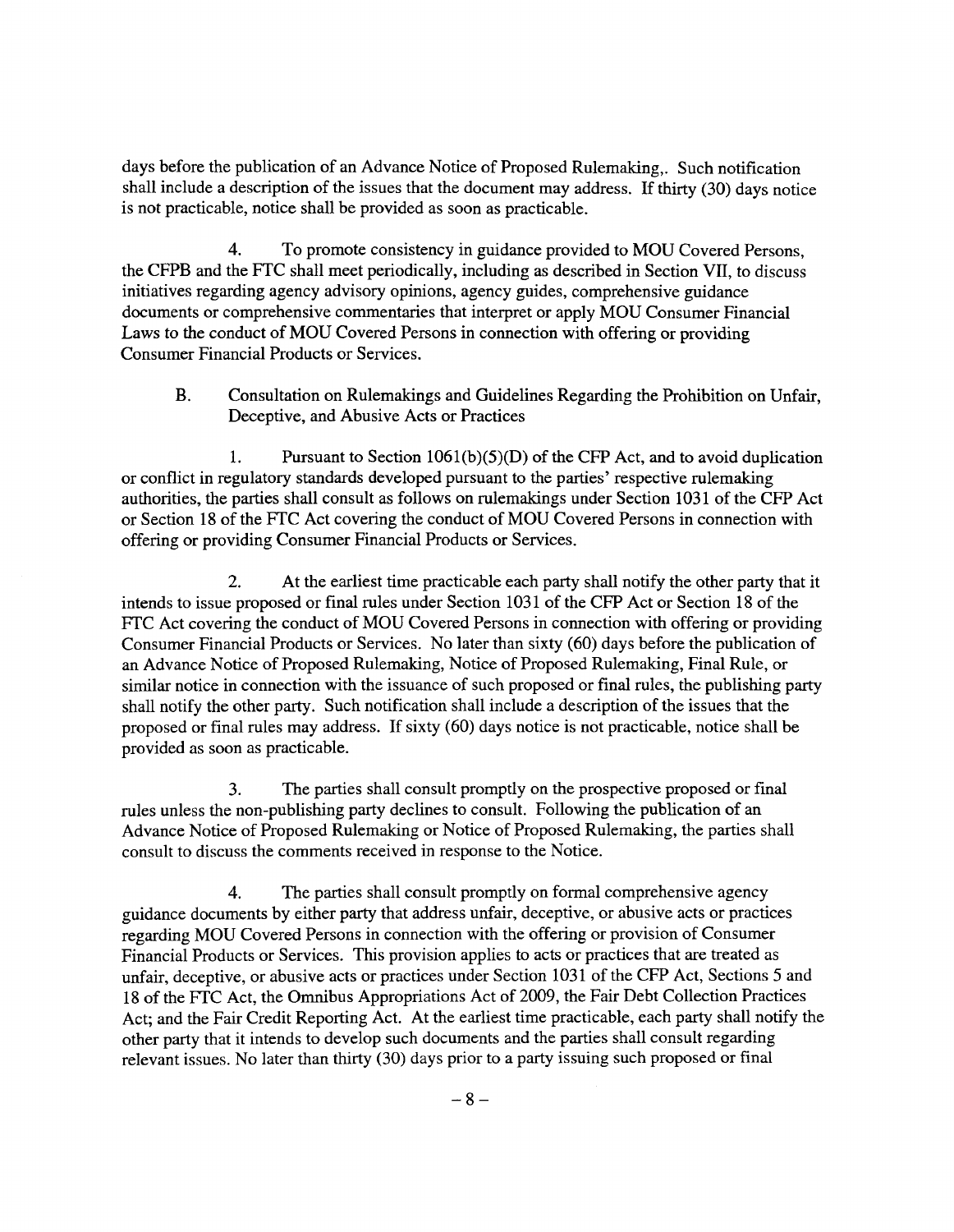document, it shall notify the other party of the substance of the document and the expected date of issuance. If thirty (30) days notice is not practicable, the party shall provide notice as soon as practicable.

## VI. Supervision and Examination

A. Sharing Supervisory Information

The parties shall meet no less than quarterly to discuss the CFPB's plans to examine MOU Covered Persons and results of any such examinations, as well as coordination and cooperation of future activities in light of these results. The CFPB will provide the FTC with notice of any significant changes to the examination plans between quarterly meetings. Upon FTC request in connection with filing an action or commencing a proceeding or upon FTC request in other circumstances, the CFPB also will provide the FTC with information regarding the anticipated start date of a planned examination within two (2) business days of the request.

B. Examination Reports and Confidential Supervisory Information

1. Subject to the obligations of Section XI upon written request by the FTC to the CFBP's General Counsel, and pursuant to 12 C.F.R. § 1070.43(a), the CFPB shall provide the FTC with an examination report, including a revised examination report, pertaining to any MOU Covered Person subject to the FTC's jurisdiction. Such reports shall be provided within ten (10) business days of the request unless doing so is impracticable. If the CFPB revises an examination report previously provided to the FTC, the CFPB shall notify the FTC as soon as practicable of such revision.

2. Upon written request by the FTC to the CFPB's General Counsel, and pursuant to CFPB regulation 12 C.F.R. § 1070.43(b) and the CFPB 's other policies and procedures, the CFPB will provide the FTC with Confidential Supervisory Information pertaining to any MOU Covered Person subject to the FTC's jurisdiction unless it has good cause not to do so and explains to FTC staff why it will not provide the information. Such requests will be acted on by CFPB as soon as practicable.

VII. Coordination in Operational Planning

Cooperation and coordination on projects between the agencies avoids duplication and the imposition of unnecessary burdens on MOU Covered Persons. To foster long-term cooperation and coordination, at least twice a year the parties shall meet to discuss:

A. significant problems consumers face in shopping for or obtaining Consumer Financial Products or Services from MOU Covered Persons;

B. the status of rulemaking, guidance, law enforcement, and other activities either party has undertaken with respect to MOU Covered Persons in offering or providing Consumer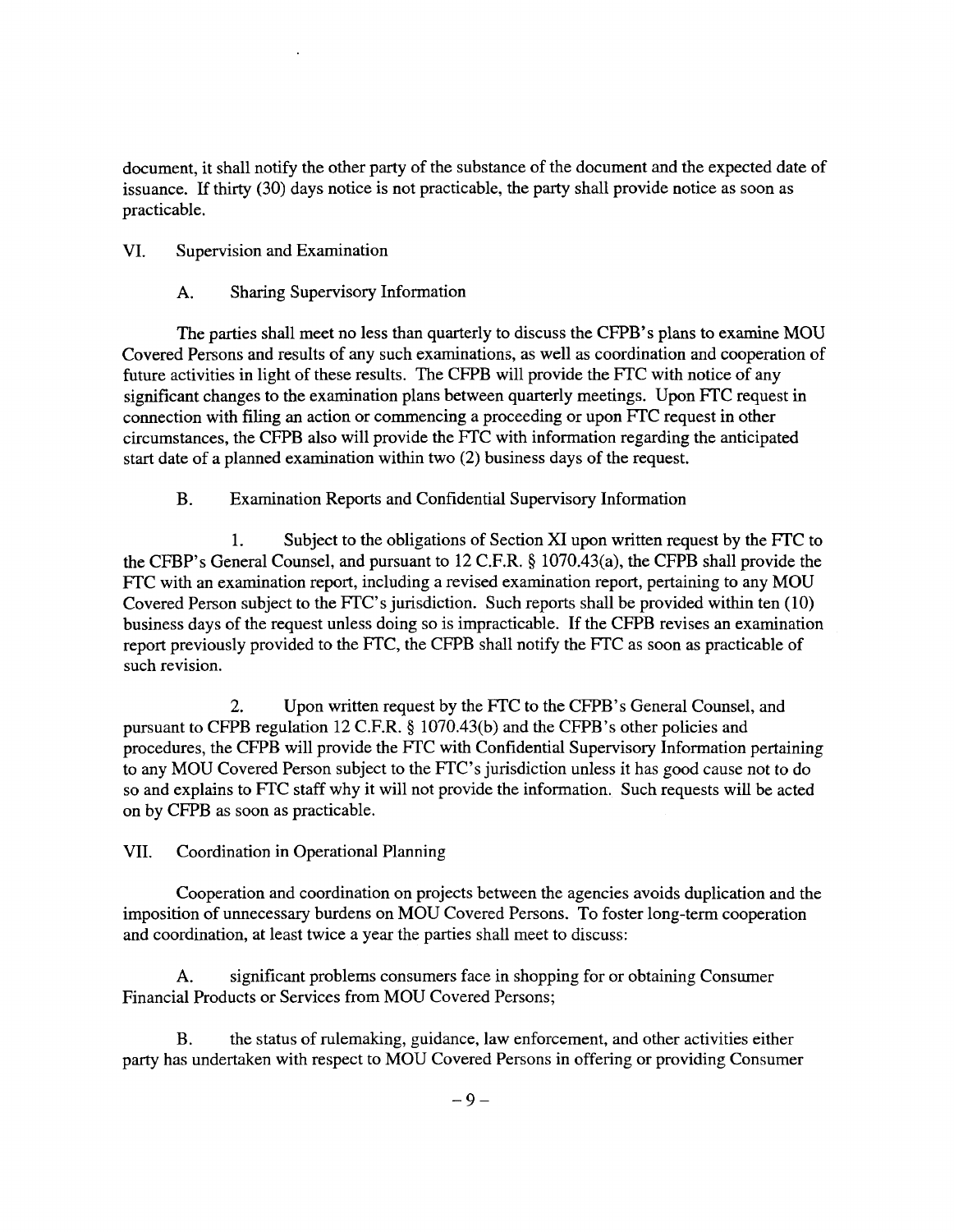## Financial Products or Services;

C. other significant initiatives they intend to undertake involving MOU Covered Persons offering or providing Consumer Financial Products or Services, including but not limited to: (a) law enforcement activities; (b) consumer education content; (c) considering, recommending, advocating, or amending MOU Consumer Financial Laws; (d) conducting Research Projects and other research activities; and (e) providing or participating in international technical assistance and projects.

D. the creation, status, and activities of joint task forces or working groups the parties have established with each other or other government and private entities related to any activities of MOU Covered Persons in connection with offering or providing Consumer Financial Products or Services; and

E. the efficacy and consistency of the remedies that the parties have obtained or intend to seek in actions and proceedings to enforce MOU Consumer Financial Laws against MOU Covered Persons in connection with offering or providing Consumer Financial Products or Services.

## VIII. Consumer Complaints

A. The parties shall cooperate in the receipt, handling, maintenance, monitoring, routing and reporting of consumer complaints concerning Consumer Financial Products or Services. Pursuant to the specific function outlined in Section 1013(b)(3)(A) of the CFP Act, the CFPB agrees to share consumer complaint information with the FfC through the Consumer Sentinel Network, so that such information will be made available to all other law enforcement organizations that use the Consumer Sentinel Network, subject to the limitations of Section  $1013(b)(3)(D)$  of the CFP Act. The FTC will make all consumer complaints it receives available to the CFPB through the Consumer Sentinel Network.

B. The parties shall develop guidance to assist consumers regarding the proper agency to which to complain. Further, the parties will develop methods and procedures to transfer consumers with complaints to the agency best situated to offer assistance to that consumer.

C. To the extent the parties establish processes to review and respond to individual consumer complaints, they shall consult on methods to help ensure that such responses do not prejudice future enforcement or legal action.

D. In the event that shared consumer complaint data provide the basis of reports to Congress, each party will provide copies of such sections of the reports to the other party prior to publication in order to provide enough time to comment.

E. The parties' responsibilities, if any, under CFP Act §1034, Response to Consumer Complaints and Inquiries, are not addressed in this MOU.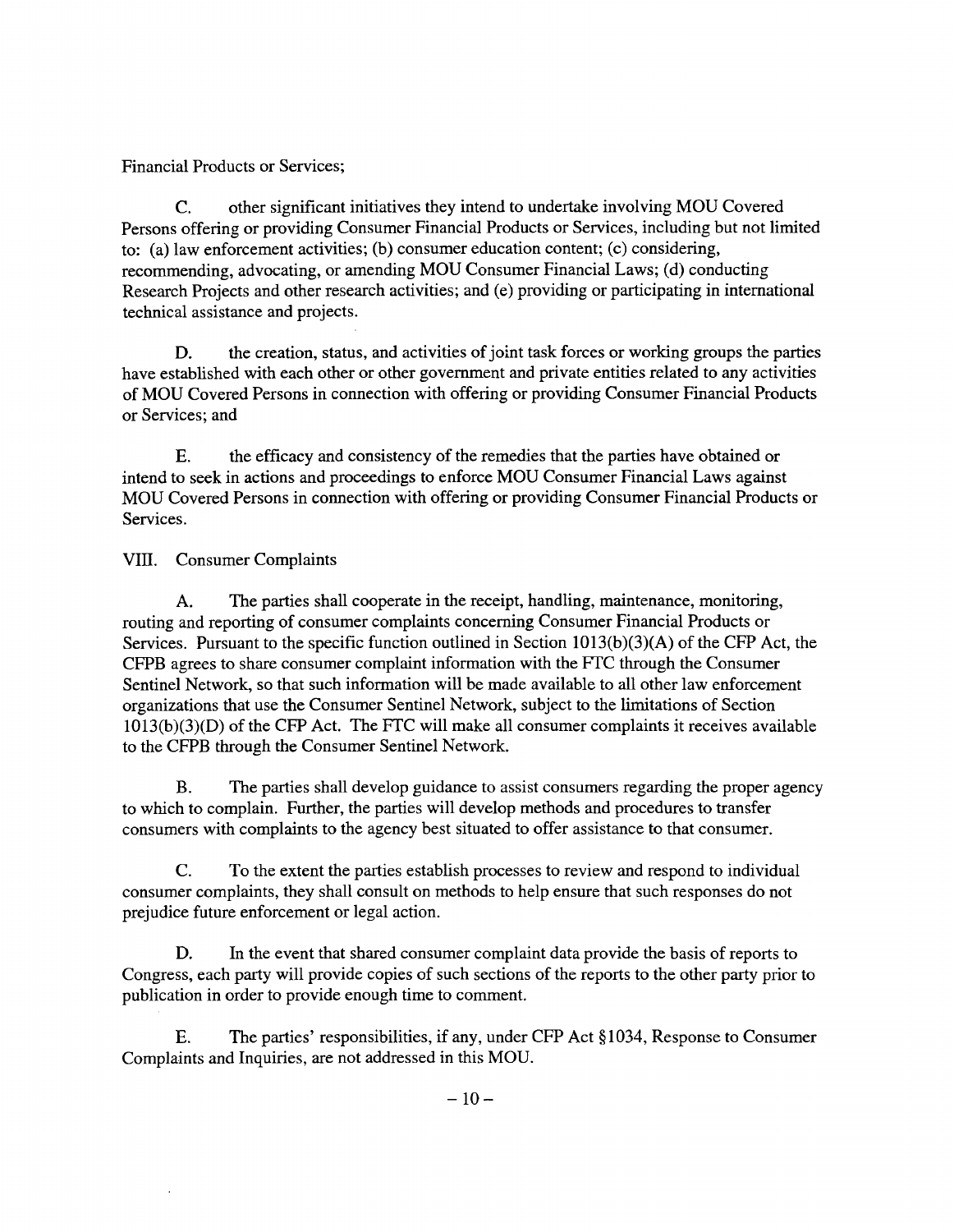F. No later than two (2) years after the Designated Transfer Date, the parties shall meet and discuss what changes, if any, should be made to the procedures and processes set forth in this Section.

#### IX. Consumer Education

#### A. General Coordination

The parties shall meet no less than quarterly to keep informed about current and upcoming activities, and identify opportunities to enhance distribution and, where appropriate, ensure consistency of information in consumer education materials intended for public distribution regarding Consumer Financial Products or Services that MOU Covered Persons offer or provide to consumers. The parties may combine this meeting with the meeting to discuss law enforcement activities required under Section IV.A.4 above.

### B. Military Service Members

At the quarterly meeting, the FTC and the CFPB' s Office of Service Member Affairs may discuss outreach, education, and other initiatives to empower military service members and their families to make well-informed decisions regarding Consumer Financial Products or Services, including, but not limited to, decisions relating to the financing motor vehicle dealers offer to consumers, especially motor vehicle dealers in the proximity of military installations.

C. Older Americans

At the quarterly meeting, the FTC and the CFPB' s Office of Financial Protection for Older Americans may discuss and coordinate outreach, education, and other initiatives to empower older Americans to make well-informed decisions regarding Consumer Financial Products or Services.

### X. Research

A. A party initiating a Research Project pertaining to MOU Covered Persons offering or providing Consumer Financial Products or Services shall notify the other party no later than thirty (30) days after initiating the Research Project. No later than thirty (30) days before a party releases to the public the results of a Research Project, it shall notify the other party of the substance of the results to be reported and the expected date that it will release the results to the public. If thirty (30) days notice is not practicable, notice shall be provided as soon as practicable. Upon request of either party, the parties shall meet and confer to discuss the results of the Research Project.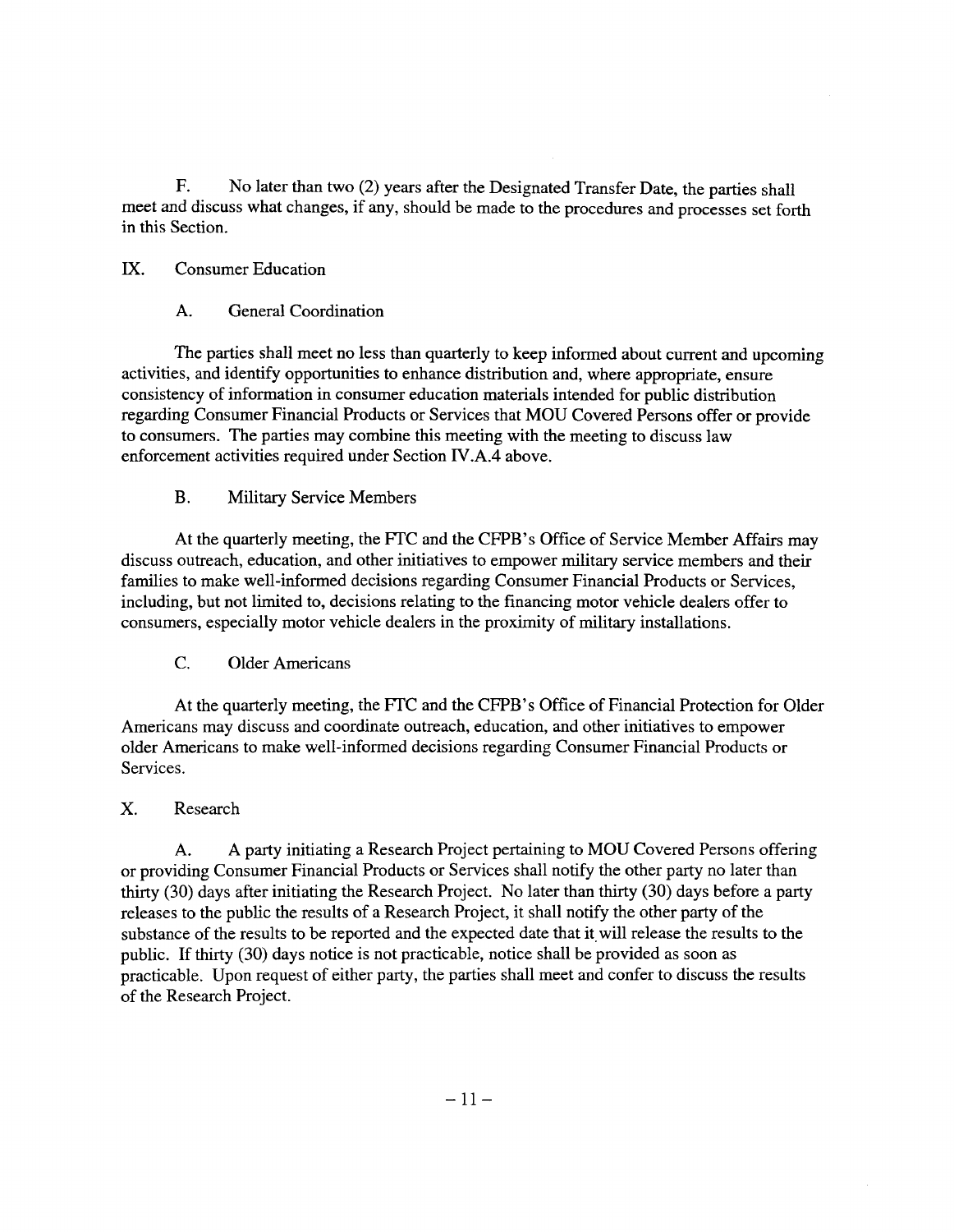B. To promote coordination and to avoid duplicative efforts, the parties shall meet periodically, including as described in Section Vll, to discuss anticipated and ongoing Research Projects and other agency research activities.

XI. Information Sharing and Confidentiality

A. All nonpublic information shared pursuant to this MOU shall remain the property of the providing party unless that party states otherwise in writing. Except as otherwise required by applicable law, the parties shall take all actions reasonably necessary to preserve, protect, and maintain all privileges and claims of confidentiality related to all nonpublic information provided pursuant to this MOU, including, without limitation, Confidential Supervisory Information. Nothing in this MOU waives or alters any privilege, claim of confidentiality, or other protection applicable to information provided pursuant to this MOU. All information provided or received pursuant to this MOU shall be used only for official regulatory, supervisory, or law enforcement purposes.

B. Except as otherwise authorized under this MOU, no further disclosure of nonpublic information may be made by the party receiving the information without the written permission of the party providing the information.

C. In the event a third party makes a request (including, but not limited to, any demand, subpoena, court order or request made pursuant to the Freedom of Information Act or the Privacy Act) for access to or copies of nonpublic information received by one party from the other party, the party receiving the information shall:

1. As soon as practicable, notify the party providing the information of the third party request for such information in writing, including a copy of the request;

2. If the request is made pursuant to the Freedom of Information Act or the Privacy Act, refer, if practicable, such request for material obtained from a providing party back to that providing party for a direct response to the requester. If making such a referral is not practicable, the receiving party shall consult with the providing party in connection with its response to the requestor.

3. If the request is not made pursuant to the Freedom of Information Act or the Privacy Act, before complying with the third party request, consult with the providing party and, to the extent applicable, give the providing party a reasonable opportunity to respond to the demand or request and to assert all reasonable and appropriate legal exemptions or privileges that the party providing the information may request be asserted on its behalf; and

4. Consent to an application by the party providing the information to intervene in any action to preserve, protect, and maintain the confidentiality of such information or any related privilege.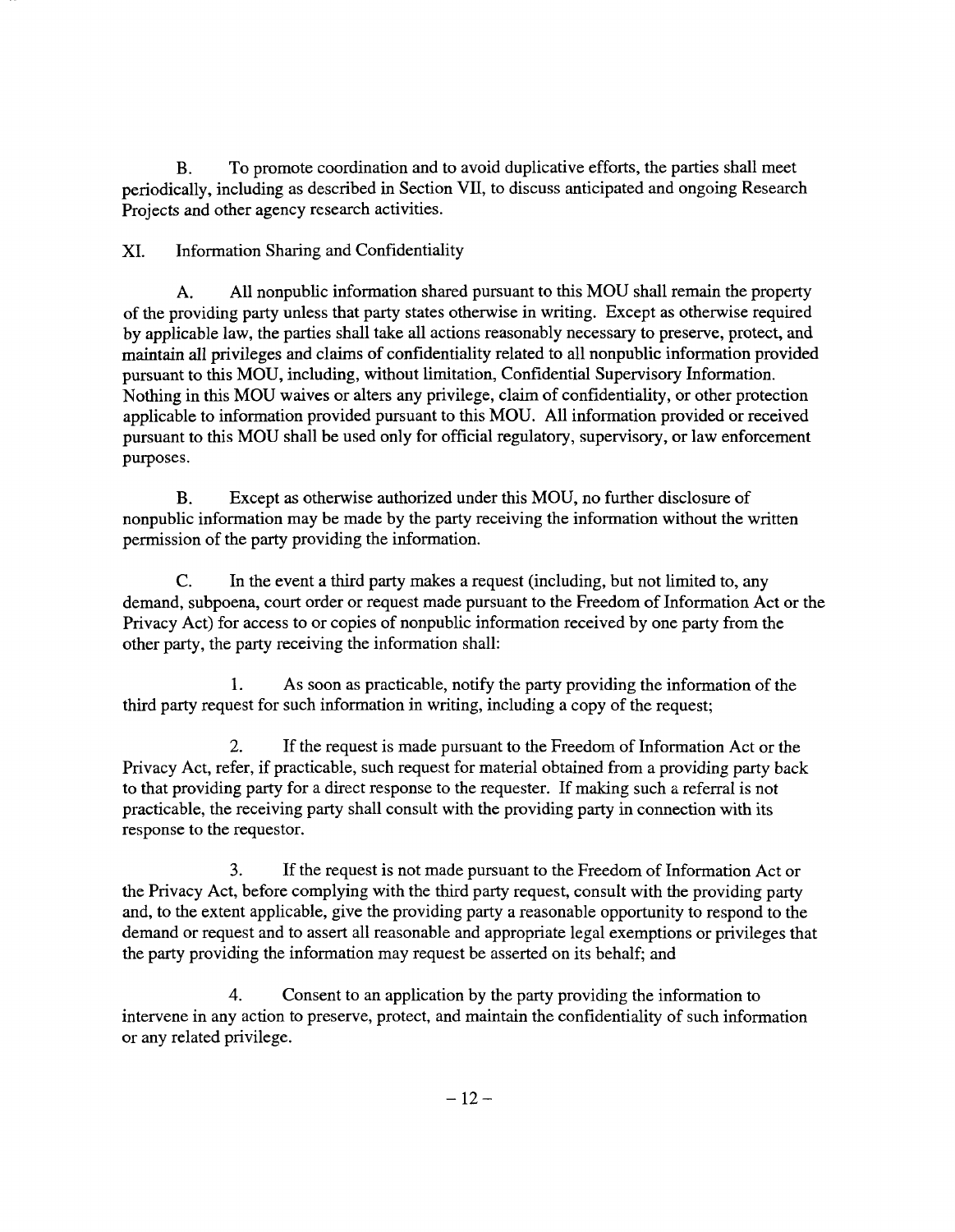D. Nothing in this MOU shall prevent a party from complying with a legally valid and enforceable order of a court of the United States or, if deemed compulsory, an official request from the United States Congress, or any committee thereof.

E. Nothing in this MOU shall be deemed to waive or alter any existing statutory or regulatory requirements governing the disclosure of nonpublic information. Each party will maintain such nonpublic information in a manner that conforms to the standards that apply to federal agencies for the protection of the confidentiality of nonpublic information and personally identifiable information and for data security and integrity, including the Privacy Act, 5 U.S.C. § 552a; the Freedom of Information Act, 5 U.S.C. § 552; Sections 6(f) and 21 of the FfC Act, 15 U.S.C. § § 46(f), 57b-2; Commission Rules 4.9- 4.11, 16 C.F.R. § § 4.9- 4.11; and the CFPB's Rules, 12 C.F.R. Part 1070.

#### XII. Liaison

For purposes of this agreement, the Director of the Bureau of Consumer Protection at the FTC, or the Director's designee, shall be the FTC's liaison, and the General Counsel at the CFPB, or the General Counsel's designee, shall be the CFPB's liaison.

Where this MOU requires that the CFPB provide notice to the FfC, such notice shall be provided to the Director of the Bureau of Consumer Protection. Where this MOU requires that the FfC provide notice to the CFPB, such notice shall be provided to the General Counsel.

### XIII. Term

This MOU will remain in effect for three (3) years unless superseded by the signed, mutual agreement of the parties.

### XIV. Amendments

The parties may from time to time amend this MOU in writing, and such amendment shall become effective when executed by both parties.

### XV. Effect

Nothing in this MOU shall be construed to create a cause of action or enforceable legal right for any person.

### XVI. Approval

The CFPB and the FfC have entered into this Memorandum of Understanding on the 20th day of January, 2012.